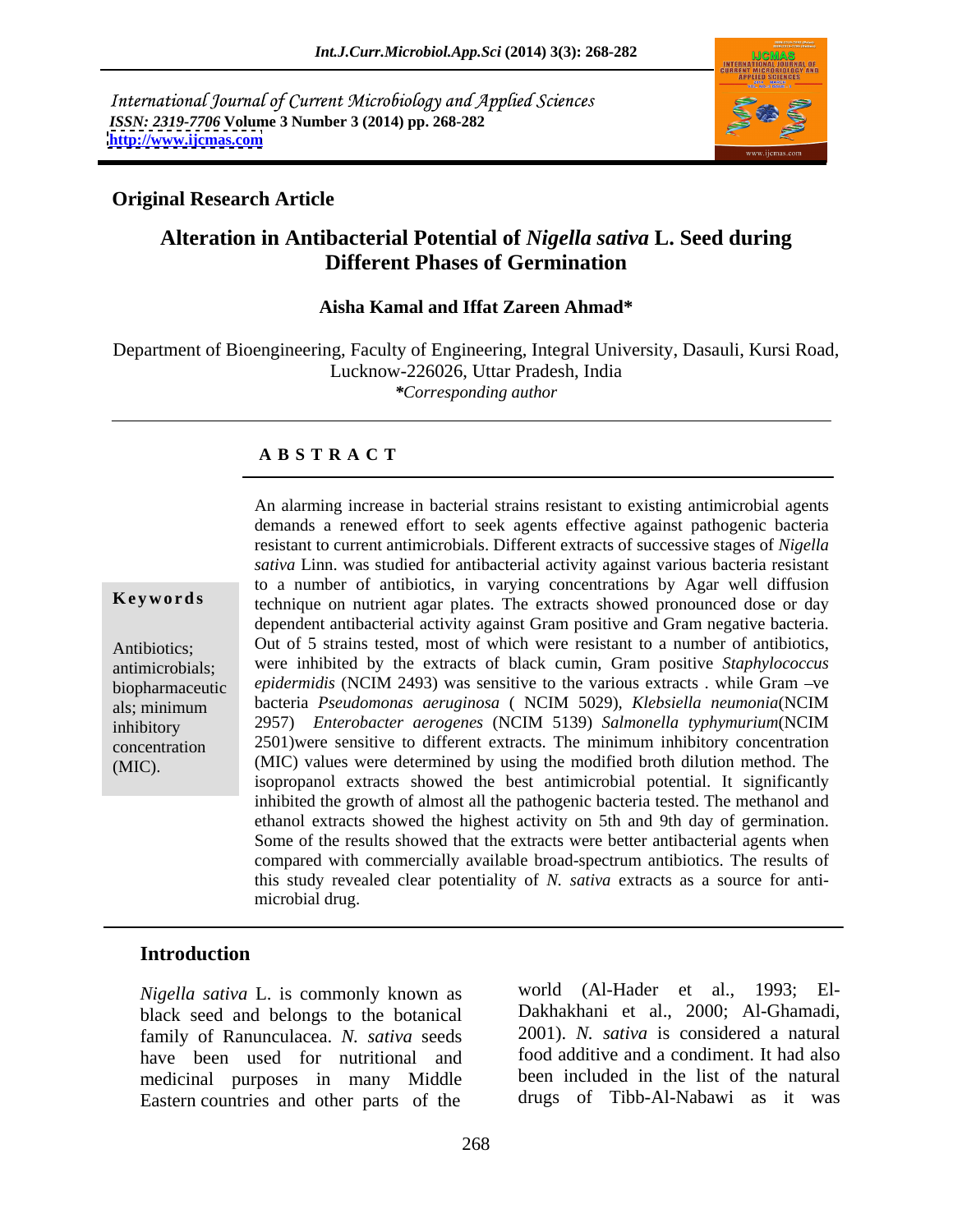recommended by the Prophet Mohammed present study was carried out to (PBUH), "*N. sativa* is the medicine for investigate the antimicrobial effects of *N*. every disease except death" (Ghosheh et al., 1999; Takuri, 2003). Seeds of *N. sativa* extracts against five pathogenic bacterial are frequently used in folk medicine in the Middle East and some Asian countries for acquiring good health and treating of many ailments including fever, common cold, headache, asthma, rheumatic Collection of N. sativa diseases and various microbial infections and to expel worms from the intestine (Akhtar and Riffat, 1991; Al-Jassir, 1992, local grocery store in Lucknow and was

The antimicrobial effects of *N. sativa* seeds against different pathogenic Germination of seeds microbes were investigated by many researchers. The diethyl ether extract was Seed lots used for the different found to cause concentration-dependent inhibition of *Staphylococcus aureus, Pseudomonas aeruginosa*, *Escherichia*  germination studies, seeds were placed on *coli* and a pathogenic yeast *Candida*  four folds of damp filter paper at 25°C and *albicans* (Hanafy and Hatem, 1991). The incubated in dark till the initiation of methanol and chloroform extracts also sprouting after which they were placed at a showed high inhibitory effects against *S*. light intensity of 100 µmol  $m<sup>2</sup> s<sup>-1</sup>$  and a *aureus*, *P. aeruginosa* and *C*. *albicans*  14/10 h (day/night) photoperiod till the (Mashhadian and Rakhshandeh, 2005). complete plantlet with two leaves were The essential oil of the seeds have also obtained. Germination, defined as 1 mm shown dose-dependent antibacterial effects radicle emergence, was followed for 11d; on Gram-positive (*S. aureus*) and Gram- no contamination by microorganisms was negative (*E*. *coli*) bacteria (Hosseinzadeh et al., 2007).The volatile oil and crude extracts of *N. sativa* seeds was also proved to be effective against many strains of bacteria, including those known to be A modification of reflux extraction and highly resistant to drugs (Salman et al., wetting procedure by Mashhadian and 2008; Joe et al., 2009; Kamal et al., 2010; Rakhshandeh (2005) was used. 500 mg of

serious problem. Therefore, production of

*sativa* crude (aqueous and organic) strains in successive germinating phases.

# **Materials and Methods**

# **Collection of** *N. sativa*

Al-Ghamadi, 2001). certified by the National Botanical Seeds of *N. sativa* were procured from a Research Institute, Lucknow, India.

# **Germination of seeds**

Seed lots used for the different experiments showed germination capacities ranging from 80 to 98%. For  $-2$   $-1$  and  $\alpha$  $s^{-1}$  and a  $^{-1}$  and  $\alpha$ and a obtained. Germination, defined as 1 mm observed during this time.

# **Extraction method**

Rahman et al., 2011). *N. sativa* seeds in 20 ml of each of The developing microbial resistance to the chloroform, diethyl ether and hexane were existing antimicrobial agents has become a incubated for 48h at  $25^{\circ}$ C with at least 5 new potent agents is urgently needed, mixture was centrifuged for 10 min at especially for hospitals and health centers, 12000 rpm to collect the supernatant. The keeping in mind that studies on strains of extracts were filtered using Whatman filter pathogenic microbes are scarce. The paper and evaporated using rotarymethanol, ethanol, isopropanol, times vibration per day. The viscous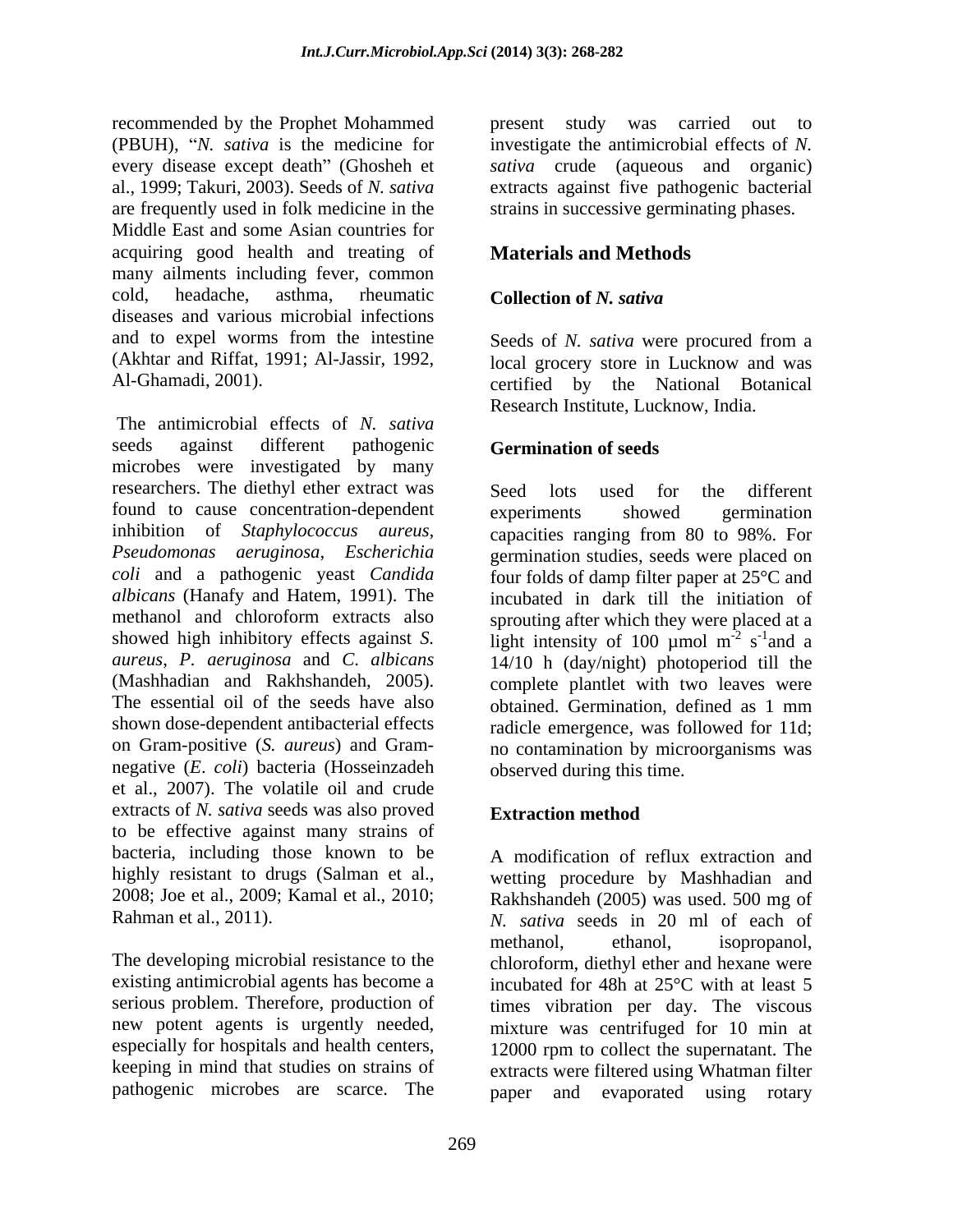distillation apparatus and finally kept at

# **activity:** cultures was determined at 620nm using

The aqueous and organic extracts of different germinating stages of *Nigella sativa* seeds were tested against five bacterial strains, namely *Staphylococcus epidermidis* (NCIM 2493), *Pseudomonas aeruginosa* (NCIM 5029)*, Klebsiella*

at  $4^{\circ}$ C on nutrient agar slants. Active extracts were prepared by dissolving them cultures for each bacterial species were in 99.5% analytical Dimethyl Sulphoxide prepared by transferring a loopful of cells (DMSO) as an organic solvent. incubated without agitation for 24 h at 37°C. The cultures were diluted with fresh

The minimum inhibitory concentration and allowed to diffuse at room Overnight culture of bacteria grown in folds in  $NB$  (100 $µ$ l bacterial cultures in 10ml NB).Gradually increasing volumes the inhibitory concentration in a particular

 $4^{\circ}$ C until further testing.  $\qquad \qquad$  tubes were incubated at  $37^{\circ}$ C for 18-24 **Determination of** *in vitro* **antimicrobial**  visible turbidity and optical density of **Microbial strain EXECUTE:** That inhibited visible growth of the tested tube inhabiting the bacterial growth. The  ${}^{0}C$  for 18-24 hours. The tubes were examined for cultures was determined at 620nm using NB as control. The lowest concentration organisms was recorded as the MIC (Perez et al., 1990; Singleton P., 1999).

# **Agar well diffusion assay**

*neumonia* (NCIM 2957), *Enterobacter aerogenes* (NCIM 5139) *and Salmonella typhymurium* (NCIM 2501). The study included both Gram positive and Gram *sativa* crude extracts in different stages of negative strains. germination**.** All media plates (9 cm in **Inoculum preparation** agar. After agar solidification, the well (7 The test microorganisms were maintained produce a total of four wells per plate. The from the stock cultures to test tubes of Streptomycin (30 µg), gentamycin (10µg), nutrient broth. The inoculated tubes were doxycycline (30µg), ampicillin (10µg), nutrient broth to achieve optical densities diluted microbial suspension  $(10^8\t{-}10^9)$  cfu corresponding to  $10$  cfu ml<sup>-1</sup> mL<sup>-1</sup>) were inoculated on nutrient agar (Duraipandiyan et al., 2010). plates using sterile cotton swab. Then, 100 **Broth dilution assay** blank (DMSO) and positive control was (MIC) values were determined by using temperature for 15-20 minutes and were the modified broth dilution method. incubated at  $37^{\circ}$ C for 24 h, all plates were nutrient both cultures were diluted 100 and the diameter of these zones was of the extracts were added to test tubes antimicrobial effect was recorded as the containing the bacterial cultures to know mean diameter of the resulting inhibition The agar well diffusion method (Okeke et al., 2001) with some modification was used to test the antimicrobial effect of *N.*  diameter) were prepared with nutrient mm in diameter) was cut from the agar to extracts were prepared by dissolving them in 99.5% analytical Dimethyl Sulphoxide (DMSO) as an organic solvent. penicillin (10 $\mu$ g), tetracycline (10 $\mu$ g) were used as positive control. 100µL of each  $8 \frac{10^9 \text{ of } }{2}$  $-10^9$  cfu cfu and the control of the control of the control of the control of the control of the control of the control of the control of the control of the control of the control of the control of the control of the control of the  $\mu$ L (100 $\mu$ g mL<sup>-1</sup>) of each extract solution, added separately to each well of agar plate and allowed to diffuse at room examined for zones of growth inhibition measured. The assay was repeated thrice for each extract and bacteria. The zones of growth in millimeter.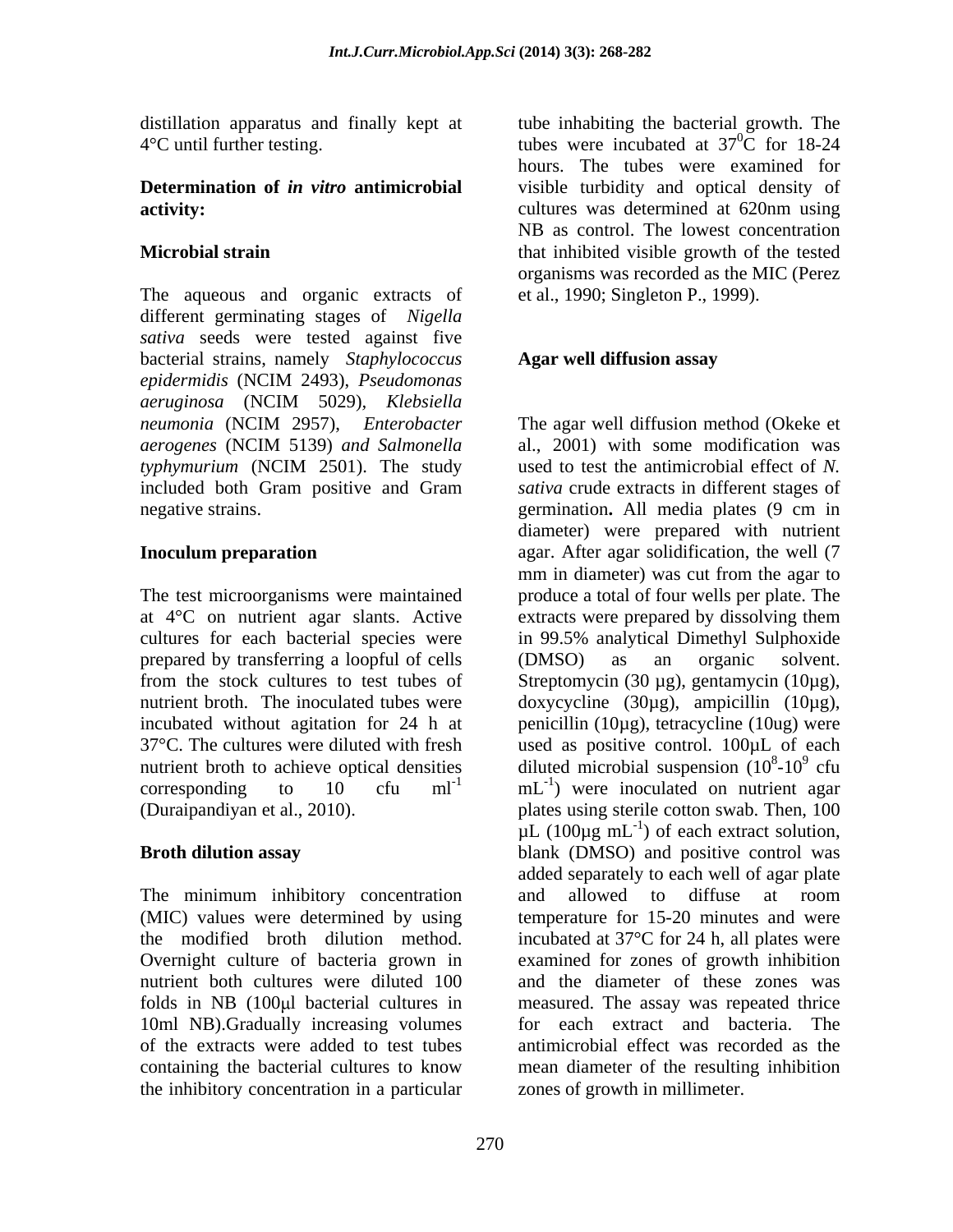In this study, the antibacterial effect of methanol, ethanol, isopropanol, However, isopropanol extracts were chloroform, hexane and diethyl ether extracts of successive stages of against these bacteria (Table 6 and 7). It germinating seeds of *N.sativa* was investigated on both gram positive and mg ml<sup>-1</sup>. It did not show day-dependent gram negative bacterial strains. The results activity as it gave uniform results in all the gram negative bacterial strains. The results of antibacterial studies indicated that different extracts of *N. sativa* showed inhibitory zone found against all the tested different degrees of growth inhibition strains was<br>depending on the day of germination dose *pneumonia*. depending on the day of germination, dose and bacterial strains.

The preliminary assessment of the *in-vitro* germinating stages of *N. sativa* crude extracts revealed that the methanol standard strains in later stages of germination phases showed significant inhibitory effects on both Gram positive and Gram negative bacteria. The activity was found to be more prominent during earlier germination stages against all found to be most effective on most of the standard strains as compared to later tested bacterial strains. The maximum standard strains as compared to later stages of germination (Tables 2 and 3).The methanolic extract was found to be more effective on *K. pneumonia, P. aeruginosa and S. epidermidis.* The highest activity was observed in the seed extract against *P. aeruginosa* (18±0.35mm) at the MIC

The ethanolic extract of *N. sativa* also showed considerable inhibition, it kept on The diethyl ether extracts of different rising with the increasing concentration and days of germination (Tables 4 and 5). *E. aerogenes* and *S. epidermidis* were (Table 12 and 13). The diethyl ether more sensitive to the extract as compared *K. pneumonia, S. typhimurium* and *P. aeruginosa*. *P. aeruginosa* was least sensitive to this extract. The ethanol extract showed concentration dependent extracts showed highest activity on 9d of germination. The extract at a dose of 0.5- 2.5mg  $ml^{-1}$  were proved to be effective

**Results and Discussion** under the conditions of the present investigation.

> proved to be the most powerful one proved to be effective even at a dose of 0.2 mg  $ml^{-1}$ . It did not show day-dependent . It did not show day-dependent activity as it gave uniform results in all the stages of germination. The largest strains was of  $20.8 \pm 0.99$  mm against *K*. *pneumonia.*

antimicrobial effect of different any significant inhibitory effect but they extracts of *N. sativa* seed during different germination (Table 8 and 9) while the value 5.5mg ml<sup>-1</sup>. for different bacteria was lowest (5.5mg) This study also revealed that chloroform extracts of seed of *N. sativa* did not show showed some inhibition against standard strains in later stages hexane extracts proved to be an effective antibacterial agent against the tested bacterial strains (Table 10 and 11). The extract of 7d and 8d of seed germination found to be most effective on most of the tested bacterial strains. The maximum inhibition zone (18±0.12 mm) was observed against *P. aeruginosa* by the extract of 7d and 8d of seed germination. These observations were reflected in the MIC values of these extracts for different bacteria. MIC value of the hexane extract ml<sup>-1</sup>) for *P. aeruginosa*. ) for *P. aeruginosa*.

were proved to be effective against *E. aerogenes* at a MIC value germination phases of *N. sativa* seeds exhibited significant antibacterial activity extracts of *N. sativa* showed good activity against *E. aerogenes* showing inhibition zones of 11- 19 mm. The diethyl ether activity rather than day dependent activity. The extract exhibited maximum inhibition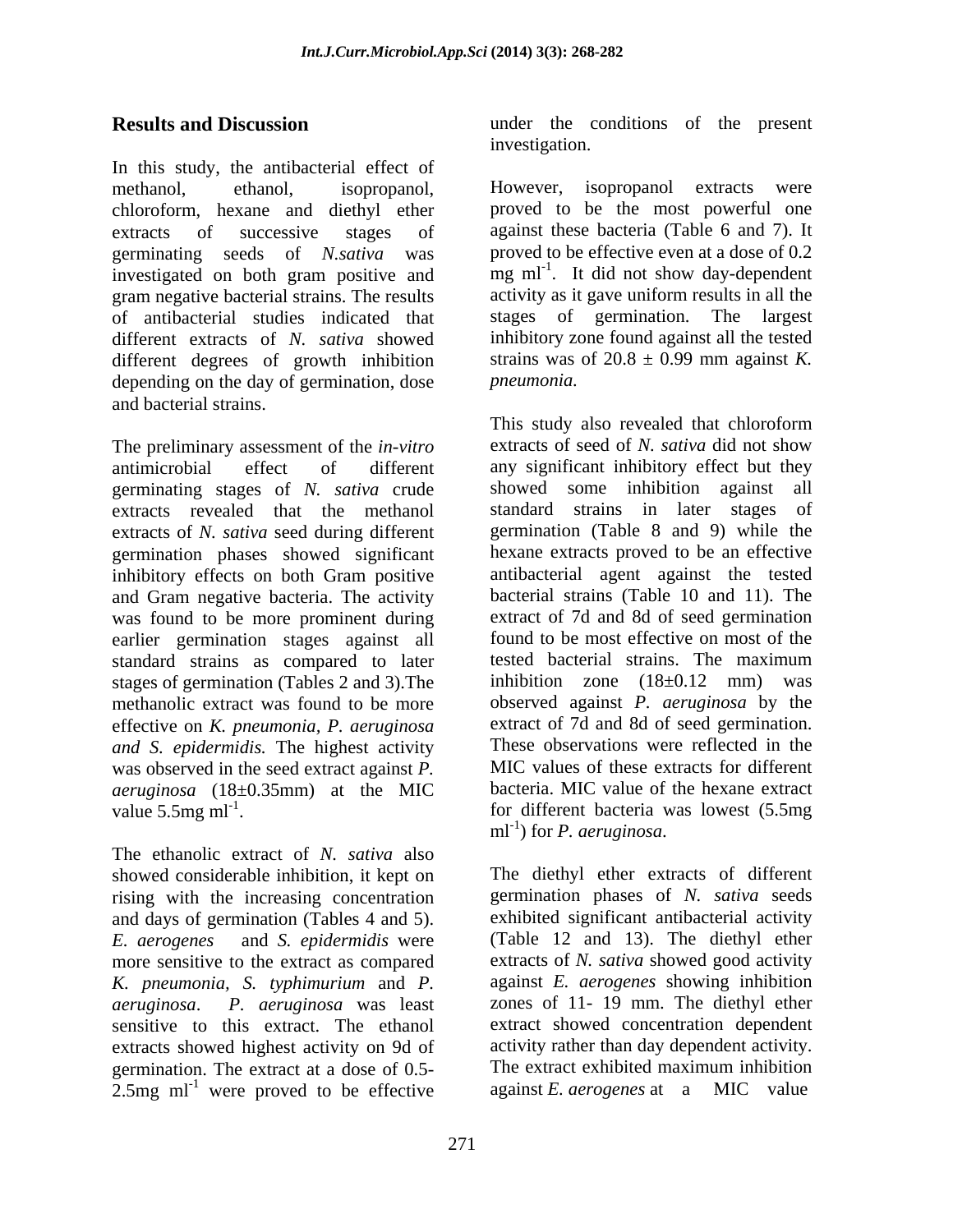### *Int.J.Curr.Microbiol.App.Sci* **(2014) 3(3): 268-282**

| S. No. |                                                             |               |               | <b>ZONE OF INHIBITION (mm)</b> |                  |               |
|--------|-------------------------------------------------------------|---------------|---------------|--------------------------------|------------------|---------------|
|        | Organism<br>the contract of the contract of the contract of | - 51          |               | DO.                            | $PN \rightarrow$ | TC            |
|        | aerogenes                                                   | $23 \pm 0.37$ |               | $18\pm0.43$   $12\pm0.39$      |                  | $19 \pm 0.44$ |
|        | K. pneumoniae                                               | $21 \pm 0.57$ |               | $18\pm0.49$   $19\pm0.33$      |                  | $25 \pm 0.59$ |
|        | aeruginosa.''                                               | $26 \pm 0.38$ | $18\pm0.62$   | $12{\pm}0.58$                  |                  | $10\pm0.39$   |
|        | s. epiderr                                                  | $23 \pm 0.58$ | $18{\pm}0.49$ | $12 \pm 0.69$                  |                  | $19 \pm 0.43$ |
|        |                                                             | $22 \pm 0.75$ |               | $18\pm0.38$   $12\pm0.58$      |                  | $10\pm0.39$   |

# **Table.1** Activity of standard antibiotics against selected bacterial strains

\*All the tested bacterial strains were resistant to penicillin and ampicillin.

| <b>Table.2</b> Antimicrobial activity of methanol extract of N<br>V. satıva |  |
|-----------------------------------------------------------------------------|--|
|                                                                             |  |

| S.<br>No. | Organism        |             |               |              |                             |               | <b>Zone of Inhibition (mm)</b><br>Days |               |               |                          |                          |
|-----------|-----------------|-------------|---------------|--------------|-----------------------------|---------------|----------------------------------------|---------------|---------------|--------------------------|--------------------------|
|           |                 | <b>DMSO</b> |               |              |                             |               |                                        |               |               | <b>10</b>                |                          |
|           | E. aerogenes    | $\sim$      | $ -$          | $10\pm 0.66$ | $10\pm0.33$                 | $\sim$        | $12 \pm 0.57$                          | $10\pm 0.66$  |               | $\sim$                   |                          |
|           | $K.$ pneumoniae |             | $10\pm 0.57$  | $10\pm0.20$  | $10\pm0.88$                 | $10 \pm 0.33$ | $12 \pm 0.38$                          | $10\pm 0.85$  | $10{\pm}0.76$ | $10\pm0.23$              | $\overline{\phantom{0}}$ |
|           | P. aeruginosa   |             | $18 \pm 0.35$ |              | $17\pm0.56$ $14\pm0.42$     | $14 \pm 0.35$ | $14 \pm 0.50$                          | $12 \pm 0.99$ | $10\pm0.98$   | $11 \pm 0.49$            | $10\pm0.76$              |
|           | S. epidermidis  |             | $11 \pm 0.33$ |              | $11\pm0.35$ 11 $\pm0.65$    | $10{\pm}0.76$ | $12 \pm 0.23$                          | $13 \pm 0.14$ |               | $14\pm0.29$ 13 $\pm0.34$ | $13 \pm 0.83$            |
|           | S. typhimurium  |             | $12 \pm 0.45$ |              | $12 \pm 0.45$ 12 $\pm 0.45$ |               |                                        |               |               |                          |                          |

 $\ast$  Data is a mean of three replications.  $\ast$ Values are mean inhibition zone (mm)  $\pm$  S.D of three replicates

\* 10% DMSO - Negative control. \* "- "No inhibition observed.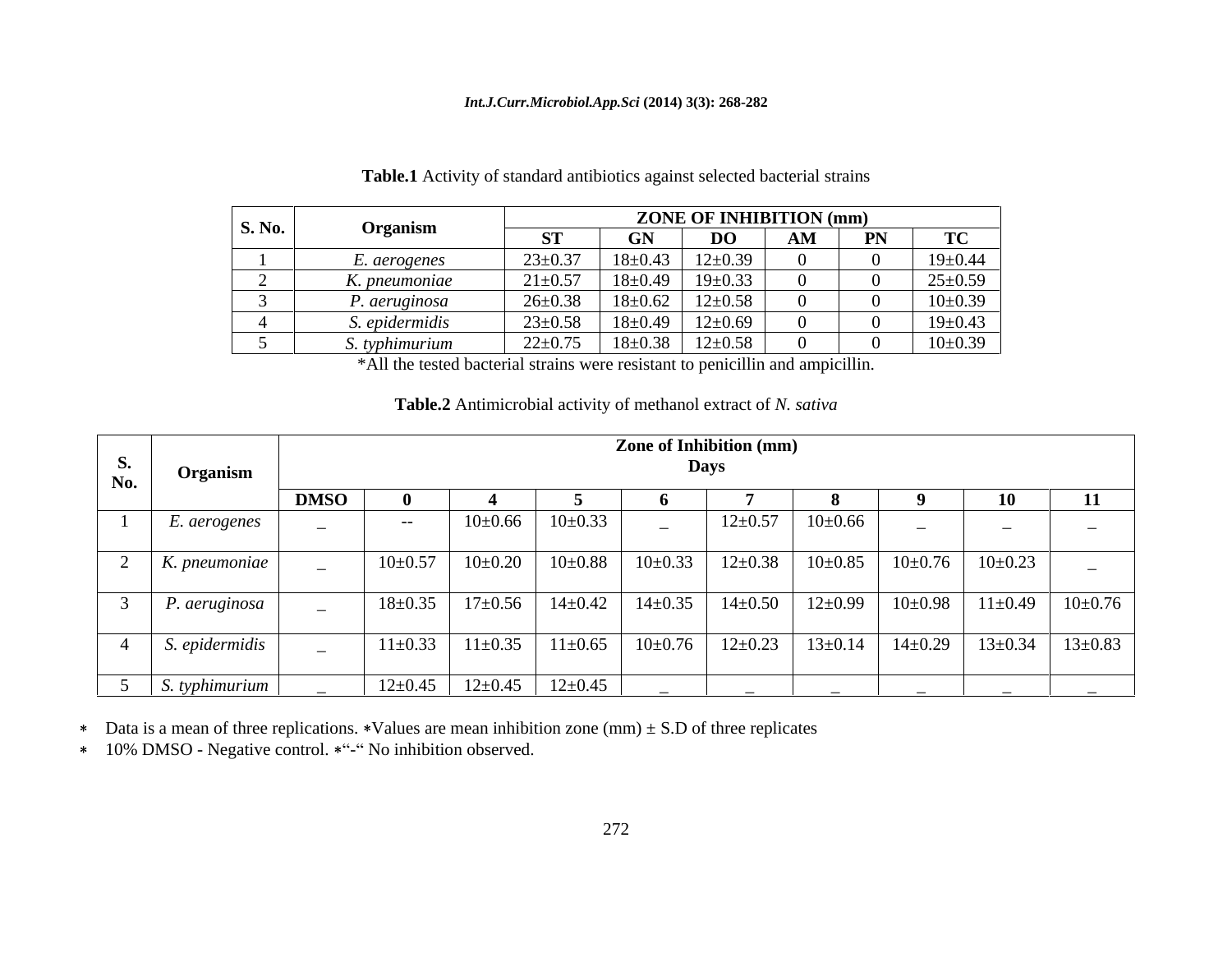### *Int.J.Curr.Microbiol.App.Sci* **(2014) 3(3): 268-282**

| <b>S. No</b> | Organism                                              |                |                                 |                |                | <b>Minimum inhibitory concentration (mg ml</b> <sup>-1</sup> )<br><b>Days</b> |                |                |                          |                |
|--------------|-------------------------------------------------------|----------------|---------------------------------|----------------|----------------|-------------------------------------------------------------------------------|----------------|----------------|--------------------------|----------------|
|              |                                                       |                |                                 |                |                |                                                                               |                |                | 10                       |                |
|              | E. aerogenes                                          |                | $6.5 \pm 0.57$   5.5 $\pm$ 0.55 |                | <b>Section</b> | $7 \pm 0.65$                                                                  | $8.5 \pm 0.57$ |                | $\overline{\phantom{0}}$ |                |
|              | $K.$ pneumoniae                                       | $9 \pm 0.91$   | $8.5 \pm 0.87$                  | $\sim$         |                | $8\pm0.32$ 5.5 $\pm0.56$                                                      |                | $9 \pm 0.41$   | $8.5 \pm 0.53$           |                |
|              | deruginosa?                                           | $5.5 \pm 0.54$ | $6 \pm 0.89$                    | $5.5 \pm 0.56$ | $\sim$         | $\sim$                                                                        |                | $6.5 \pm 0.63$ | $6 \pm 0.21$             | $5.5 \pm 0.91$ |
|              | S. epidermidis $\Big  5.5 \pm 0.87$                   |                | $6 \pm 0.83$                    |                |                |                                                                               |                |                | $6 \pm 0.93$             | $6 + 0.57$     |
|              | $\vert$ S. typhimurium $\vert$ 6.5 $\pm$ 0.75 $\vert$ |                |                                 | $6.5 \pm 0.57$ |                |                                                                               |                |                |                          |                |

### **Table.3** Minimum inhibitory concentration of methanol extract of *N. sativa*

 $\ast$  Data is a mean of three replications.  $\ast$ Values are mean inhibition zone (mm)  $\pm$  S.D of three replicates

\* 10% DMSO - Negative control. \* "- "No inhibition observed.

| Table.4 Antimicrobial activity | $\pm$ ethanol extract of N<br>. satıva |  |  |
|--------------------------------|----------------------------------------|--|--|
|                                |                                        |  |  |

|               |                               |                                   |               |               |               | <b>Zone of Inhibition (mm) Days</b> |                          |               |                                                       |                          |                             |
|---------------|-------------------------------|-----------------------------------|---------------|---------------|---------------|-------------------------------------|--------------------------|---------------|-------------------------------------------------------|--------------------------|-----------------------------|
| <b>S. No.</b> | Organism                      | <b>DMSO</b>                       |               |               |               |                                     |                          |               |                                                       | 10-                      | 11                          |
|               | E. aerogenes                  | $\sim$ $\sim$                     | $11 \pm 0.57$ | $12 \pm 0.37$ | $12 \pm 0.57$ |                                     | $12\pm0.81$ 12 $\pm0.37$ | $12 \pm 0.57$ | $14 \pm 0.51$                                         |                          | $12\pm 0.35$ $12\pm 0.91$   |
|               | K. pneumoniae                 | <b>Service</b>                    | $12 \pm 0.37$ | $12 \pm 0.57$ | $10{\pm}0.81$ | $10 \pm 0.57$                       | $10\pm 0.37$             | $10\pm0.37$   | $13 \pm 0.95$                                         |                          | $12 \pm 0.25$ 11 $\pm 0.27$ |
|               | P. aeruginosa                 | $\sim$ $ \sim$                    | $10{\pm}0.57$ | $10\pm0.81$   |               | $- -$                               |                          | $10\pm0.37$   | $13 \pm 0.81$                                         | $-  \,$                  | ——                          |
|               | S. epidermidis                | <b>Contract Contract Contract</b> | $12 \pm 0.57$ | $11 \pm 0.57$ | $12{\pm}0.81$ |                                     | $11\pm0.81$ $11\pm0.47$  |               | $12\pm0.35$ $15\pm0.29$                               | $14 \pm 0.57$            | $11 \pm 0.81$               |
|               | $\vert$ <i>S. typhimurium</i> | $- -$                             | $- - -$       | $10{\pm}0.57$ | $10{\pm}0.57$ |                                     |                          |               | $10\pm0.81$   $10\pm0.57$   $10\pm0.57$   $13\pm0.57$ | $13\pm0.57$ 13 $\pm0.37$ |                             |

 $\ast$  Data is a mean of three replications.  $\ast$ Values are mean inhibition zone (mm)  $\pm$  S.D of three replicates

\* 10% DMSO - Negative control. \* "- " No inhibition observed.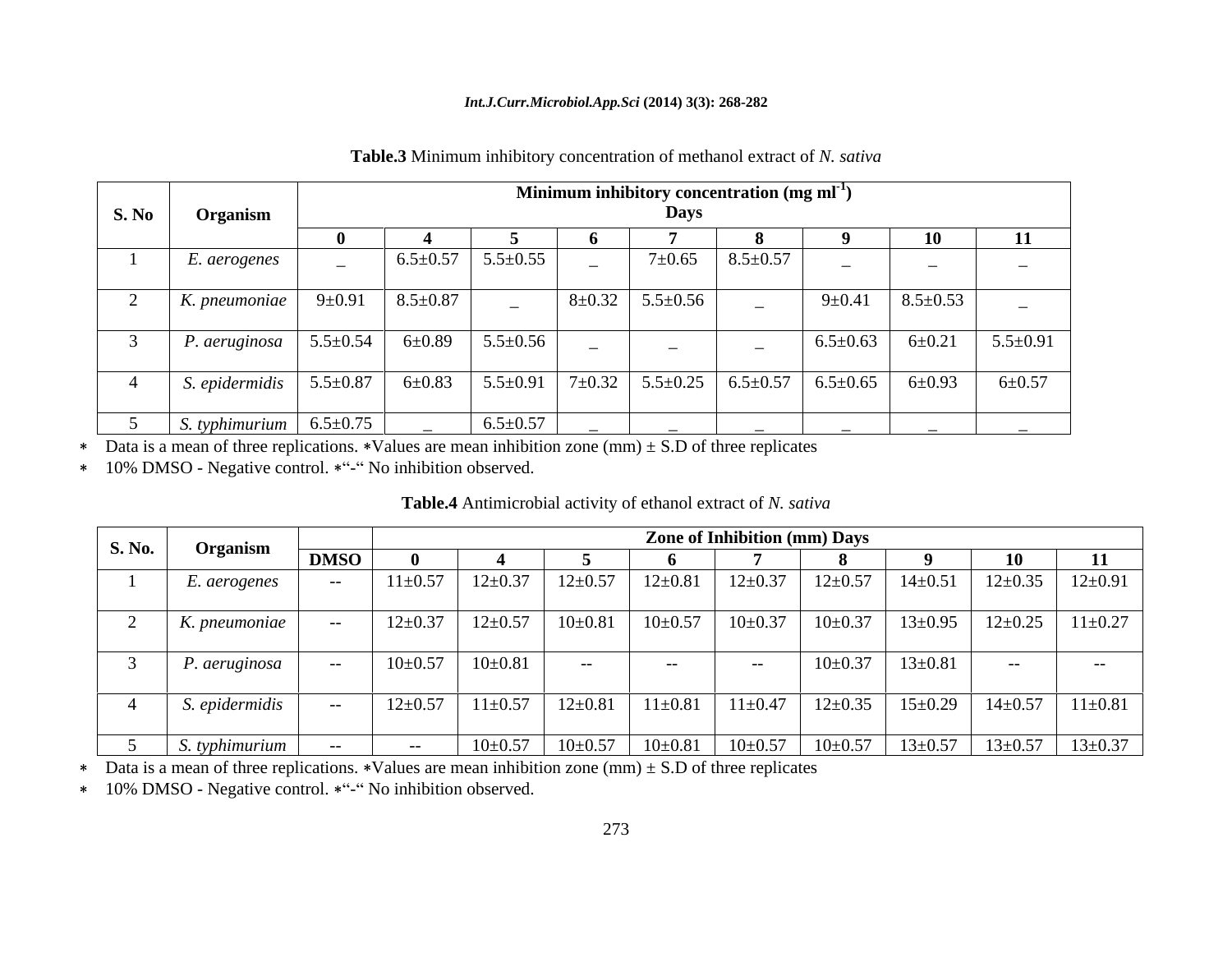### *Int.J.Curr.Microbiol.App.Sci* **(2014) 3(3): 268-282**

| <b>S. No</b> |                |                             |                |                                 |              | Minimum inhibitory concentration (mg ml <sup>-1</sup> ) Days                                                                            |                             |                                                              |                                                                                                         |
|--------------|----------------|-----------------------------|----------------|---------------------------------|--------------|-----------------------------------------------------------------------------------------------------------------------------------------|-----------------------------|--------------------------------------------------------------|---------------------------------------------------------------------------------------------------------|
|              | Organism       |                             |                |                                 |              |                                                                                                                                         |                             |                                                              |                                                                                                         |
|              | E. aerogenes   | $2.5 \pm 0.57$              |                |                                 |              | $\vert$ 2.5±0.57 $\vert$ 2.5±0.37 $\vert$ 2.0±0.81 $\vert$ 2.0±0.81 $\vert$ 2.0±0.57 $\vert$ 2.5±0.57 $\vert$ 2.5±0.35 $\vert$ 2.5±0.81 |                             |                                                              |                                                                                                         |
|              |                |                             |                |                                 |              |                                                                                                                                         |                             |                                                              |                                                                                                         |
|              | K. pneumonia   | $3 \pm 0.32$                | $3.5 \pm 0.22$ | $3 \pm 0.57$                    |              | $\vert$ 2.5±0.38 $\vert$ 2.5±0.62 $\vert$ 3±0.75 $\vert$ 2.5±0.99 $\vert$ 2.5±0.57 $\vert$ 3±0.81                                       |                             |                                                              |                                                                                                         |
|              |                |                             |                |                                 |              |                                                                                                                                         |                             |                                                              |                                                                                                         |
|              | P. aeruginosa  | $2.5 \pm 0.44$ $3 \pm 0.47$ |                |                                 |              |                                                                                                                                         | $3.5\pm0.57$ 3.5 $\pm$ 0.81 |                                                              |                                                                                                         |
|              |                |                             |                |                                 |              |                                                                                                                                         |                             |                                                              |                                                                                                         |
|              | S. epidermidis | $2.5 \pm 0.57$              |                | $2.5 \pm 0.81$   $2.5 \pm 0.21$ | $3 \pm 0.57$ |                                                                                                                                         |                             | $2.5\pm0.32$ $3\pm0.81$ $3.5\pm0.57$ $3\pm0.57$ $2.5\pm0.81$ |                                                                                                         |
|              |                |                             |                |                                 |              |                                                                                                                                         |                             |                                                              |                                                                                                         |
|              | S. typhimurium |                             |                |                                 |              |                                                                                                                                         |                             |                                                              | $0.5\pm0.79$ $0.5\pm0.81$ $1.5\pm0.37$ $1.0\pm0.25$ $1.5\pm0.71$ $0.5\pm0.35$ $0.5\pm0.23$ $0.5\pm0.57$ |

### **Table.5** Minimum inhibitory concentration of ethanol extract of *N. sativa*

 $\ast$  Data is a mean of three replications.  $\ast$ Values are mean inhibition zone (mm)  $\pm$  S.D of three replicates

\* 10% DMSO - Negative control. \*"-" No inhibition observed.

# **Table.6** Antimicrobial activity of isopropanol extract of *N. sativa*

| <b>S. No.</b> |                | <b>DMSO</b>   |               |               |               |               | <b>ZONE OF INHIBITION (mm) Days</b> |               |               |               |               |
|---------------|----------------|---------------|---------------|---------------|---------------|---------------|-------------------------------------|---------------|---------------|---------------|---------------|
|               | Organism       |               |               |               |               |               |                                     |               |               | 10            |               |
|               | E. aerogenes   |               | $15 \pm 0.21$ | $17 \pm 0.35$ | $17 \pm 0.21$ | $7 + 0.81$    | $17 + 0.57$                         | $16 \pm 0.21$ | $17+0.57$     | $18 \pm 0.99$ | $17+0.57$     |
|               | K. pneumonia   |               | $20 \pm 0.57$ | $20 \pm 0.37$ | $18 + 0.77$   | $18 \pm 0.81$ | $17 + 0.27$                         | $17 \pm 0.35$ | $20 \pm 0.99$ | $20 \pm 0.29$ | $18 \pm 0.21$ |
|               | P. aeruginosa  | $- -$         | $18 \pm 0.57$ | $19 \pm 0.81$ | $18 \pm 0.57$ | $18 \pm 0.37$ | $17 + 0.21$                         | $16 \pm 0.21$ | $18 \pm 0.21$ | $19 \pm 0.57$ | $18 \pm 0.57$ |
|               | S. epidermidis | $- -$         | $18 \pm 0.81$ | $19 \pm 0.35$ | $18 \pm 0.57$ | $17 \pm 0.15$ | $16 \pm 0.28$                       | $16 \pm 0.57$ | $16 \pm 0.81$ | $18 \pm 0.15$ | $18 \pm 0.19$ |
|               | S. typhimurium | $\sim$ $\sim$ | $20 \pm 0.55$ | $20 \pm 0.79$ | $19 \pm 0.57$ | $19 \pm 0.35$ | $17 \pm 0.35$                       | $18 + 0.81$   | $19 \pm 0.57$ | $17 \pm 0.35$ | $17 \pm 0.23$ |

 $\ast$  Data is a mean of three replications.  $\ast$ Values are mean inhibition zone (mm)  $\pm$  S.D of three replicates

\* 10% DMSO - Negative control. \* "- " No inhibition observed.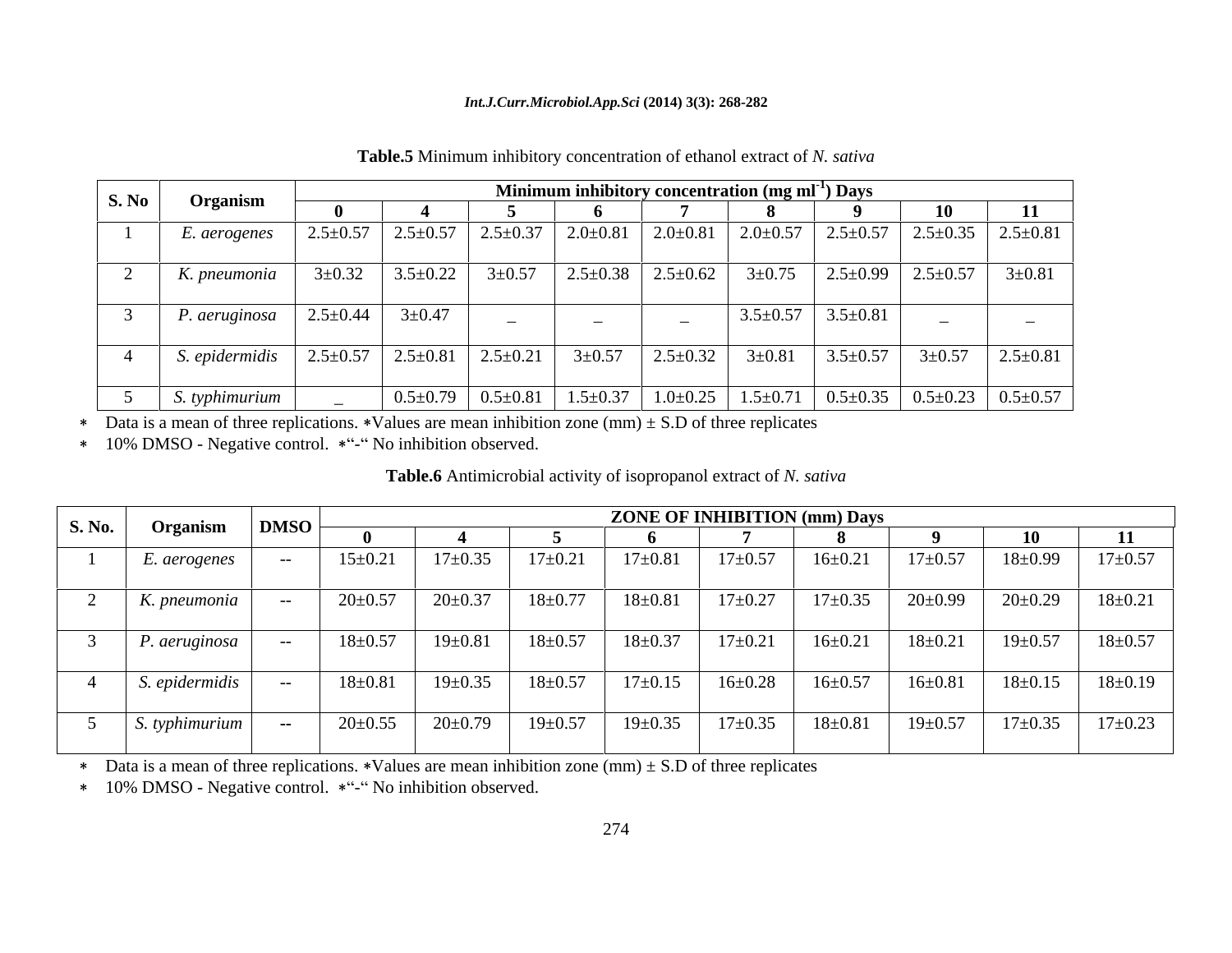| S. No. | Organism                                                                                                                                                        |  |  | Minimum inhibitory concentration (mg ml <sup>-1</sup> ) Days |  |                                                                                               |
|--------|-----------------------------------------------------------------------------------------------------------------------------------------------------------------|--|--|--------------------------------------------------------------|--|-----------------------------------------------------------------------------------------------|
|        |                                                                                                                                                                 |  |  |                                                              |  |                                                                                               |
|        |                                                                                                                                                                 |  |  |                                                              |  |                                                                                               |
|        | K. pneumoniae   $0.2\pm0.15$   $0.2\pm0.81$   $0.3\pm0.57$   $0.3\pm0.99$   $0.3\pm0.31$   $\overline{0.3\pm0.57}$   $0.2\pm0.45$   $0.2\pm0.99$   $0.2\pm0.81$ |  |  |                                                              |  |                                                                                               |
|        | <i>P. aeruginosa</i>   $0.3 \pm 0.19$   $0.3 \pm 0.57$   $0.4 \pm 0.81$                                                                                         |  |  |                                                              |  | $1   0.5 \pm 0.13   0.5 \pm 0.95   0.5 \pm 0.87   0.5 \pm 0.17   0.5 \pm 0.12   0.5 \pm 0.09$ |
|        |                                                                                                                                                                 |  |  |                                                              |  |                                                                                               |
|        |                                                                                                                                                                 |  |  |                                                              |  |                                                                                               |

**Table.7** Minimum inhibitory concentration of isopropanol extract of *N. sativa*

Data is a mean of three replications. \*Values are mean inhibition zone (mm)  $\pm$  S.D of three replicates  $\star$ 

\* 10% DMSO - Negative control. \*"-" No inhibition observed

**Table.8** Antimicrobial activity of chloroform extract of *N. sativa*

| <b>S. No.</b> | Organism       | DMSO   |                 |              |             |                         | <b>ZONE OF INHIBITION (mm) Days</b>   |       |       |       |       |
|---------------|----------------|--------|-----------------|--------------|-------------|-------------------------|---------------------------------------|-------|-------|-------|-------|
|               |                |        |                 |              |             |                         |                                       |       |       |       |       |
|               | E. aerogenes   | $-$    | $ -$            | $- -$        | $- -$       | $10 \pm 0.51$           | $11 \pm 0.09$                         |       | $- -$ |       |       |
|               | K. pneumoniae  | $ -$   | $\sim$          | $10\pm0.05$  |             |                         | $10\pm0.25$ 11 $\pm0.15$ 12 $\pm0.55$ | $- -$ | $ -$  | $- -$ | $- -$ |
|               | P. aeruginosa  | $ -$   | $\sim 10^{-10}$ | $10\pm0.91$  |             | $11\pm0.11$ $11\pm0.57$ | $10 \pm 0.91$                         | $-$   | $- -$ | $- -$ | $--$  |
|               | S. epidermidis | $- -$  | $--$            | $- -$        | $- -$       | $- -$                   | $- -$                                 | $- -$ | $--$  | $- -$ | $- -$ |
|               | S. typhimurium | $\sim$ | $\sim 100$      | $10\pm 0.57$ | $12\pm0.13$ | $11 \pm 0.81$           | $10 \pm 0.39$                         | $- -$ | $- -$ | $- -$ | $- -$ |

\* Data is a mean of three replications. \*Values are mean inhibition zone (mm)  $\pm$  S.D of three replicates.

\* 10% DMSO - Negative control. \*"-" No inhibition observed.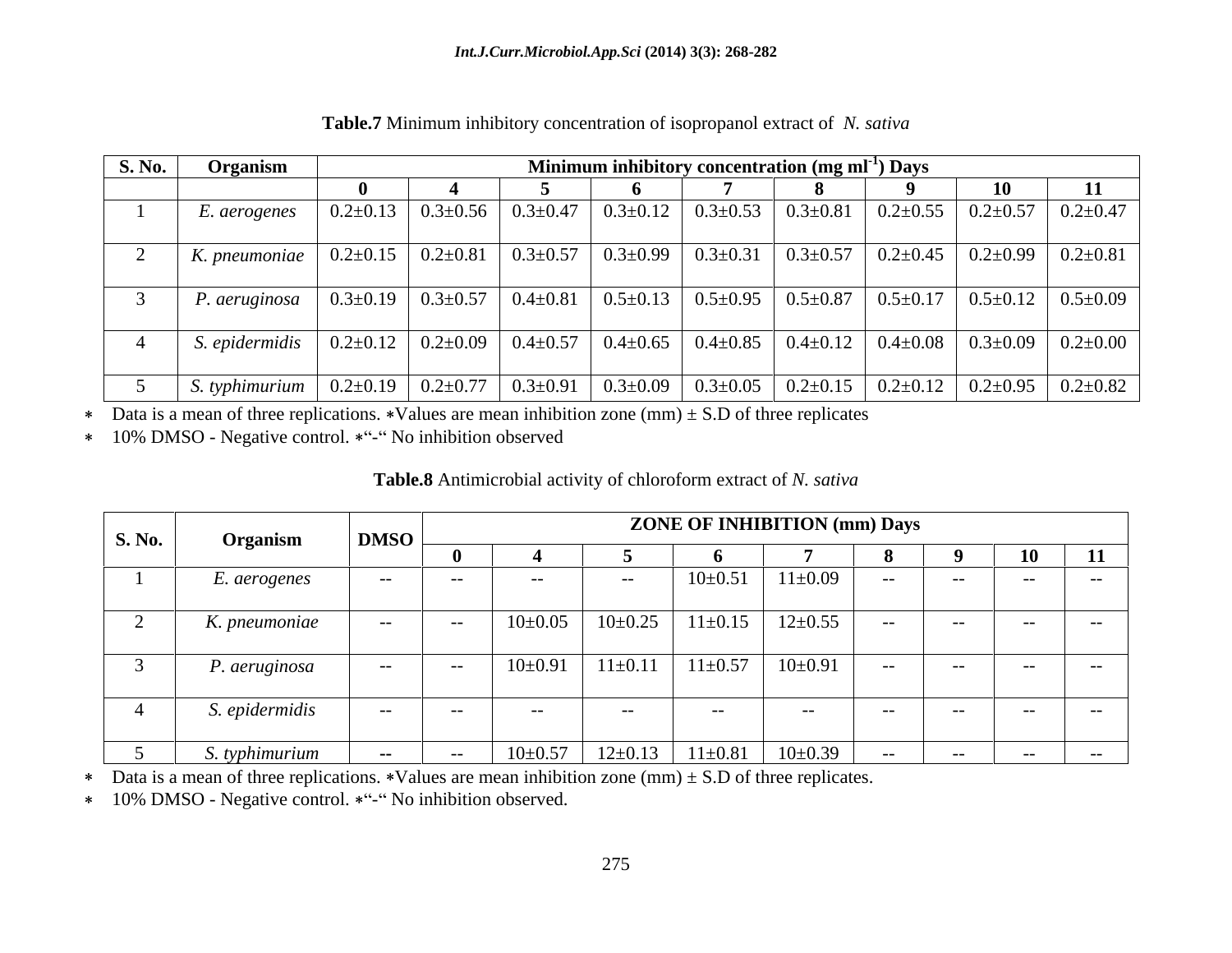| <b>S. No.</b> |                |                          |              |                          | Minimum inhibitory concentration (mg ml <sup>-1</sup> ) Days |                          |                                   |    |                          |
|---------------|----------------|--------------------------|--------------|--------------------------|--------------------------------------------------------------|--------------------------|-----------------------------------|----|--------------------------|
|               | Organism       |                          |              |                          |                                                              |                          |                                   | 10 |                          |
|               | E. aerogenes   | $\overline{\phantom{0}}$ | $\sim$       | $10 \pm 0.57$            | $9.5 \pm 0.11$                                               | $\sim$                   | <b>Contract Contract Contract</b> |    | $\sim$ $-$               |
|               | K. pneumoniae  | $9 \pm 0.75$             | $9 \pm 0.99$ | $9 \pm 0.05$             | $8.5 \pm 0.99$                                               | $\sim$                   | $\overline{\phantom{0}}$          |    | $\overline{\phantom{0}}$ |
|               | P. aeruginosa  | $8.5 \pm 0.66$           | $9 \pm 0.15$ | $10\pm0.99$              | $8.5 \pm 0.81$                                               | $\overline{\phantom{0}}$ | $\overline{\phantom{0}}$          |    | $\overline{\phantom{0}}$ |
|               | S. epidermidis | $\overline{\phantom{0}}$ |              | $\overline{\phantom{a}}$ |                                                              | $\sim$                   | $\overline{\phantom{0}}$          |    |                          |
|               | S. typhimurium | $9 \pm 0.23$             | $8 + 0.35$   | $8.5 \pm 0.57$           | $10\pm0.91$                                                  | $\sim$                   | $\overline{\phantom{0}}$          |    | $\overline{\phantom{0}}$ |

**Table.9** Minimum inhibitory concentration of chloroform extract of *N. sativa*

Data is a mean of three replications. \*Values are mean inhibition zone (mm)  $\pm$  S.D of three replicates  $\star$ 

\* 10% DMSO - Negative control. \* "- "No inhibition observed.

# **Table.10** Antimicrobial activity of hexane extract of *N. sativa*

| <b>S. No.</b> | <b>Organism</b>                                                                                                                                                        |             |                                                             |               | Zone of inhibition (mm) Days        |             |               |                           |                                                 |               |
|---------------|------------------------------------------------------------------------------------------------------------------------------------------------------------------------|-------------|-------------------------------------------------------------|---------------|-------------------------------------|-------------|---------------|---------------------------|-------------------------------------------------|---------------|
|               |                                                                                                                                                                        | <b>DMSO</b> |                                                             |               |                                     |             |               |                           |                                                 |               |
|               | E. aerogenes                                                                                                                                                           |             | $10 \pm 0.11$                                               |               | $10\pm0.85$ $10\pm0.75$ $10\pm0.57$ |             | $11 \pm 0.19$ | $10\pm0.12$   $10\pm0.57$ |                                                 |               |
|               | $K.$ pneumoniae                                                                                                                                                        |             | $12\pm0.31$ $13\pm0.45$ $13\pm0.12$ $14\pm0.97$ $12\pm0.81$ |               |                                     |             |               |                           | $17\pm0.55$ $12\pm0.89$ $11\pm0.49$ $10\pm0.11$ |               |
|               | P. aeruginosa                                                                                                                                                          |             | $12 \pm 0.65$                                               | $12 \pm 0.77$ | $12\pm0.89$ 16 $\pm0.19$            |             | $18 \pm 0.12$ | $12\pm0.51$ 17 $\pm0.51$  |                                                 |               |
|               | S. epidermidis                                                                                                                                                         |             | $11\pm0.75$ 12 $\pm0.66$                                    | $11 \pm 0.15$ | $10\pm0.05$ 11 $\pm0.09$            |             |               | $11\pm0.65$   $10\pm0.67$ |                                                 |               |
|               | $S.$ typhimurium                                                                                                                                                       |             | $12\pm0.11$ 10 $\pm0.09$                                    |               | $10\pm0.19$                         | $10\pm0.42$ | $10 \pm 0.77$ |                           | $10\pm0.95$ $10\pm0.81$                         | $10 \pm 0.81$ |
|               | Data is a mean of three replications. *Values are mean inhibition zone (mm) $\pm$ S.D of three replicates<br>10% DMSO - Negative control. *"-" No inhibition observed. |             |                                                             |               |                                     |             |               |                           |                                                 |               |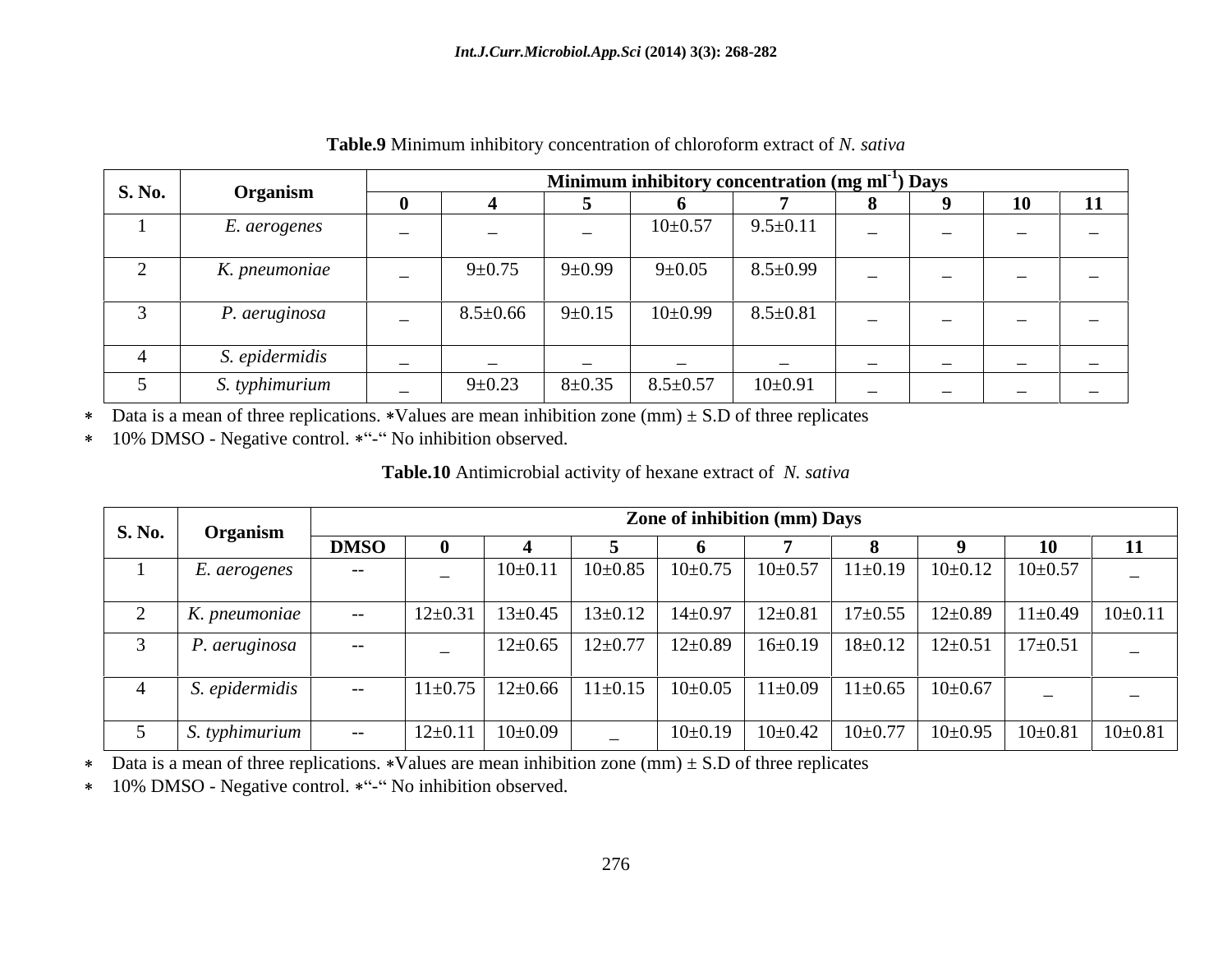|              | Organism                                      |                | Minimum inhibitory concentration (mg ml <sup>-1</sup> ) Days |              |                |                                                                                         |                               |                |                |                               |  |  |  |  |
|--------------|-----------------------------------------------|----------------|--------------------------------------------------------------|--------------|----------------|-----------------------------------------------------------------------------------------|-------------------------------|----------------|----------------|-------------------------------|--|--|--|--|
| <b>S. No</b> |                                               |                |                                                              |              |                |                                                                                         |                               |                |                | 11                            |  |  |  |  |
|              | E. aerogenes                                  |                | $8.5 \pm 0.55$                                               | $6 \pm 0.49$ | 6.5 $\pm$ 0.71 | $7.5 \pm 0.31$                                                                          | $5.5 \pm 0.34$                | $6 \pm 0.51$   | $6.5 \pm 0.23$ |                               |  |  |  |  |
|              | K. pneumoniae   $8.5\pm0.71$                  |                | $6.5 \pm 0.76$                                               | $6 \pm 0.34$ | $7 + 0.54$     | $5.5 \pm 0.23$                                                                          | $\sim$   6.5 $\pm$ 0.34 $\pm$ | $7 + 0.21$     |                | $5.5 \pm 0.55$ 5.5 $\pm 0.45$ |  |  |  |  |
|              | P. aeruginosa                                 |                | $6.5 \pm 0.83$                                               |              |                | $6.5\pm0.65$   $6.5\pm0.98$   $5.5\pm0.45$   $5.5\pm0.55$   $5.5\pm0.75$   $6.5\pm0.43$ |                               |                |                |                               |  |  |  |  |
|              | S. epidermidis                                | $7.5 \pm 0.33$ | $5.5 \pm 0.67$                                               | $7 + 0.32$   | $7 \pm 0.98$   | $6 \pm 0.44$                                                                            | $6.5 \pm 0.87$                | $6 \pm 0.65$   |                |                               |  |  |  |  |
|              | $\vert$ S. typhimurium $\vert$ 6.5 $\pm$ 0.55 |                | $6.5 \pm 0.56$                                               | $7 + 0.77$   | $8 + 0.34$     | $6.5 \pm 0.28$                                                                          | $7 + 0.27$                    | $6.5 \pm 0.78$ | $6 \pm 0.63$   | $5.5 \pm 0.48$                |  |  |  |  |

**Table 11:** Minimum inhibitory concentration of hexane extract of *N. sativa*

\* Data is a mean of three replications. \*Values are mean inhibition zone (mm)  $\pm$  S.D of three replicates

\* 10% DMSO - Negative control. \*"-" No inhibition observed.

| <b>S.</b><br>No. | Organism                                                                                                                                                               |             |               |                          |                               | <b>Zone of inhibition (mm)Days</b> |                         |                                                       |                               |
|------------------|------------------------------------------------------------------------------------------------------------------------------------------------------------------------|-------------|---------------|--------------------------|-------------------------------|------------------------------------|-------------------------|-------------------------------------------------------|-------------------------------|
|                  |                                                                                                                                                                        | <b>DMSO</b> |               |                          |                               |                                    |                         |                                                       | 11                            |
|                  | E. aerogenes                                                                                                                                                           | $-$         |               |                          | $16\pm0.78$   $13\pm0.50$     | $14\pm0.11$                        |                         | $15\pm0.39$ 13 $\pm0.45$ 16 $\pm0.91$                 | $13\pm0.12$   $13\pm0.34$     |
|                  | $K.$ pneumoniae                                                                                                                                                        | $-$         | $11 \pm 0.49$ | $13\pm0.79$ 14 $\pm0.54$ |                               |                                    | $14\pm0.13$ $10\pm0.42$ | $10\pm0.48$ 14 $\pm0.92$                              | $13\pm0.14$   $15\pm0.36$     |
|                  | P. aeruginosa                                                                                                                                                          |             | $12 \pm 0.5$  |                          | $14\pm0.81$   $14\pm0.56$     |                                    |                         | $14\pm0.16$   $14\pm0.46$   $15\pm0.49$   $14\pm0.94$ | $15 \pm 0.16$   $15 \pm 0.38$ |
|                  | S. epidermidis                                                                                                                                                         |             | $11 \pm 0.54$ |                          | $16 \pm 0.83$   $15 \pm 0.57$ |                                    |                         | $10\pm0.19$   $13\pm0.48$   $13\pm0.52$   $13\pm0.96$ | $11\pm0.18$ 11 $\pm0.39$      |
|                  | S. typhimurium                                                                                                                                                         |             | $12 \pm 0.57$ |                          | $10\pm0.85$ $10\pm0.59$       |                                    |                         | $10\pm0.20$ $10\pm0.45$ $10\pm0.45$ $11\pm0.99$       | $11 \pm 0.20$ $14 \pm 0.41$   |
|                  | Data is a mean of three replications. *Values are mean inhibition zone (mm) $\pm$ S.D of three replicates<br>10% DMSO - Negative control. *"-" No inhibition observed. |             |               |                          |                               |                                    |                         |                                                       |                               |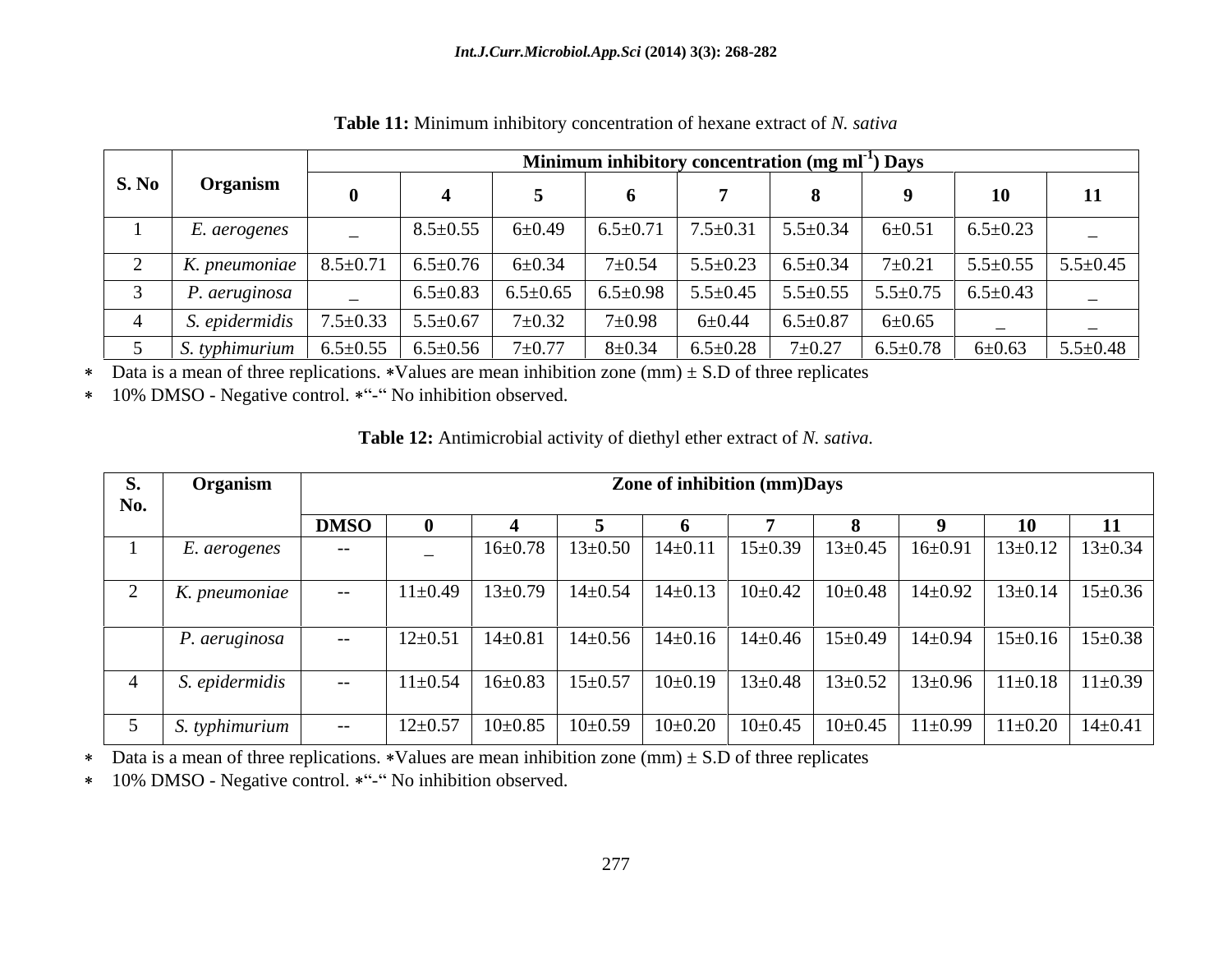|          |                                                                                                                                                                      | Minimum inhibitory concentration $(mg \, ml^{-1})$ |  |  |  |  |                                                                                                                                                                      |                    |         |                                                                                                 |  |  |  |
|----------|----------------------------------------------------------------------------------------------------------------------------------------------------------------------|----------------------------------------------------|--|--|--|--|----------------------------------------------------------------------------------------------------------------------------------------------------------------------|--------------------|---------|-------------------------------------------------------------------------------------------------|--|--|--|
| S.<br>No | <b>Organism</b>                                                                                                                                                      |                                                    |  |  |  |  |                                                                                                                                                                      |                    |         |                                                                                                 |  |  |  |
|          |                                                                                                                                                                      |                                                    |  |  |  |  |                                                                                                                                                                      |                    |         | 11                                                                                              |  |  |  |
|          | E. aerogenes                                                                                                                                                         |                                                    |  |  |  |  | $1.0\pm0.$ $\big $ 0.25 $\pm$ 0. $\big $ 0.25 $\pm$ 0. $\big $ 0.25 $\pm$ 0. $\big $ 0.5 $\pm$ 0.4 $\big $ 0.5 $\pm$ 0.5 $\big $ 0.25 $\pm$ 0. $\big $ 0.25 $\pm$ 0. |                    |         | $0.5 \pm 0.9$                                                                                   |  |  |  |
|          |                                                                                                                                                                      |                                                    |  |  |  |  |                                                                                                                                                                      | $22^{\circ}$<br>44 | $\circ$ |                                                                                                 |  |  |  |
|          |                                                                                                                                                                      |                                                    |  |  |  |  |                                                                                                                                                                      |                    |         |                                                                                                 |  |  |  |
|          | K. pneumoniae $\vert 0.5\pm0. \vert 0.5\pm0.3 \vert 0.75\pm0. \vert 0.75\pm0. \vert 1.0\pm0.3 \vert 1.0\pm0.5 \vert 0.75\pm0. \vert 0.5\pm0.7 \vert 0.5\pm0.2 \vert$ |                                                    |  |  |  |  |                                                                                                                                                                      |                    |         |                                                                                                 |  |  |  |
|          |                                                                                                                                                                      |                                                    |  |  |  |  |                                                                                                                                                                      |                    |         |                                                                                                 |  |  |  |
|          |                                                                                                                                                                      |                                                    |  |  |  |  |                                                                                                                                                                      |                    |         |                                                                                                 |  |  |  |
|          | P. aeruginosa                                                                                                                                                        | $1.0 + 0.$                                         |  |  |  |  |                                                                                                                                                                      |                    |         |                                                                                                 |  |  |  |
|          |                                                                                                                                                                      |                                                    |  |  |  |  |                                                                                                                                                                      |                    |         |                                                                                                 |  |  |  |
|          |                                                                                                                                                                      |                                                    |  |  |  |  |                                                                                                                                                                      |                    |         |                                                                                                 |  |  |  |
|          | S. epidermidis                                                                                                                                                       | $0.75 \pm 1$                                       |  |  |  |  |                                                                                                                                                                      |                    |         | $1.0\pm0.6$ $1.0\pm0.3$ $0.5\pm0.8$ $0.5\pm0.3$ $0.5\pm0.1$ $0.5\pm0.1$ $1.0\pm0.5$ $1.0\pm0.6$ |  |  |  |
|          |                                                                                                                                                                      | 0.23                                               |  |  |  |  |                                                                                                                                                                      |                    |         |                                                                                                 |  |  |  |
|          |                                                                                                                                                                      |                                                    |  |  |  |  |                                                                                                                                                                      |                    |         |                                                                                                 |  |  |  |
|          | S. typhimurium 1.0±0. 1.0±0.4 0.75±0. 0.75±0. 0.75±0. 0.75±0. 0.75±0. 1.0±0.9 1.0±0.2                                                                                |                                                    |  |  |  |  |                                                                                                                                                                      |                    |         |                                                                                                 |  |  |  |
|          |                                                                                                                                                                      |                                                    |  |  |  |  |                                                                                                                                                                      |                    |         |                                                                                                 |  |  |  |

**Table.13** Minimum inhibitory concentration of diethyl ether extract of *N. sativa*

Data is a mean of three replications. \*Values are mean inhibition zone (mm)  $\pm$  S.D of three replicates  $*10\%$  DMSO - Negative control.  $*$ "-" No inhibition observed.

 $0.25$ mg ml<sup>-1</sup> and the least activity was observed against *Salmonella typhimurium*. are in fully agreement with other studies

*Nigella sativa* is frequently used as an the extract was found to be ineffective on active ingredient in certain medicines and reported to possess a number of pharmacological effects to treat different human ailments (Bonjar, 2004). Several seeds could have an inhibitory effect on investigations have been directed towards the growth of the yeast, *C*. *albicans* in the their antibacterial properties liver, spleen and kidneys of infected mice (Voravuthikunchai et al., 2005).

antibacterial potential against all the tested antibacterial activity in later stages of alcohol present in the essential oil of *N.*  that has been reported to possess

and the least activity was germination (Ahmad et al., 2010) which on the same plant species. While in a study standard strains (Mashhadian and Rakhshandeh, 2005). However, other studies have shown that extracts of these (Khan et al. 2003).

The data of the preliminary assessment of Second, the organic extracts at a dose of the *in* vitro antimicrobial effect of  $0.2$ -5mg ml<sup>-1</sup> were proved to be effective successive germinating stages of *N. sativa* under the conditions of the present seeds revealed some basic outcomes. First, investigation. The methanol and ethanol the aqueous extracts showed significant extracts were found active against both strains only during the later stages of bacteria. The activity shown by the germination. High tannin and flavonoid methanol extract may be due to the content might also be responsible for the presence of some active phytoconstituents Gram-positive and Gram-negative such as thymol and thymoquinone. Thymol is a phenolic *sativa* (Randhawa and Al- Ghamdi, 2002)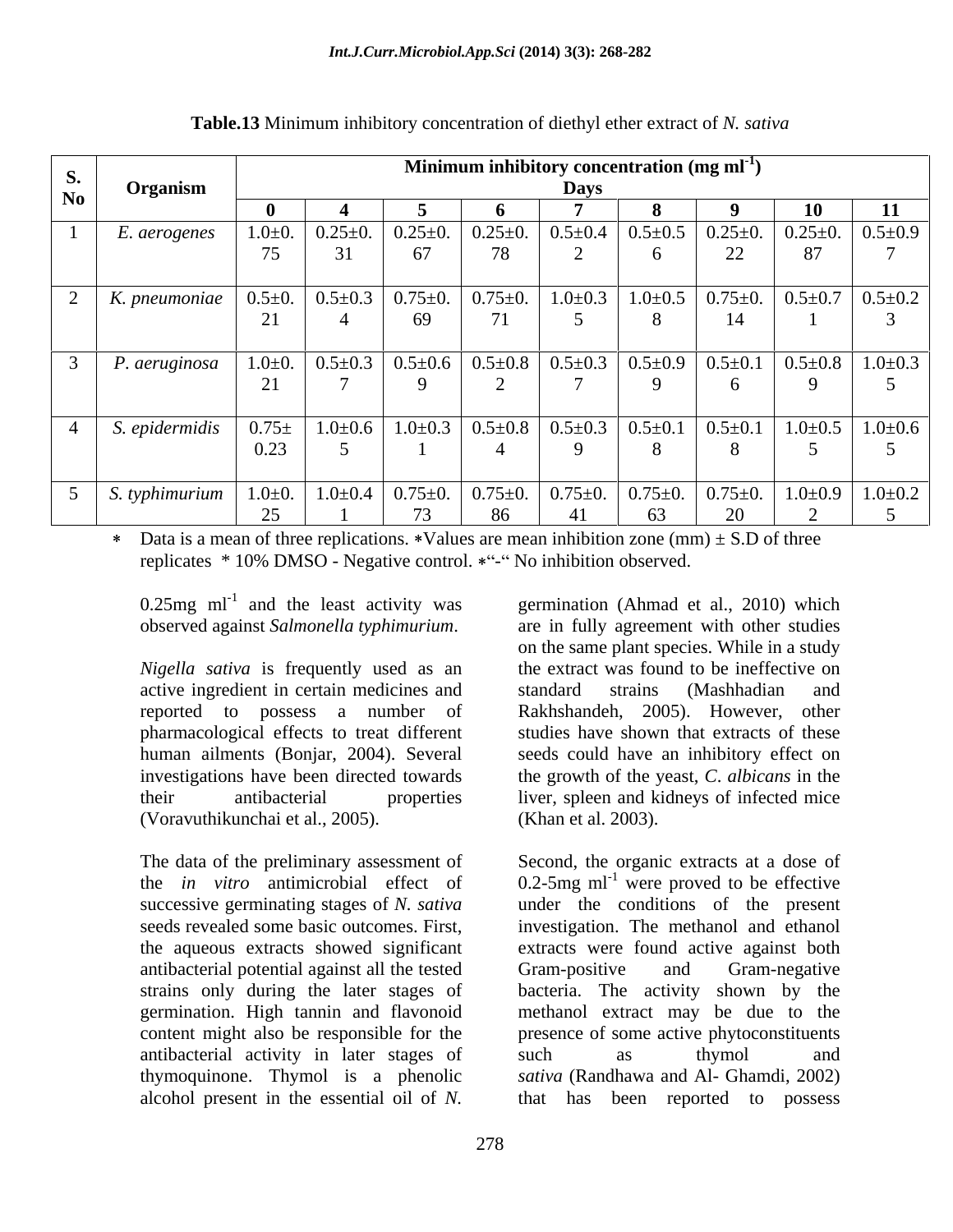antibacterial activity (Karapinar and pathogenic bacterial strains. It did not Aktug, 1987). The presence of tannins was show day -dependent activity as it gave also reported in seeds of *N. sativa*, which uniform results in all the stages of could be extracted by methanol (Eloff, germination. Diethyl ether extracts were 1998). A number of studies have reported next in order followed by hexane, antimicrobial properties of tannins methanol and ethanol extracts. Aqueous (Scalbert, 1991). Alhaj et al. (2008) and and chloroform extracts showed negligible Masood (2008) tested the antibacterial activity. These observations were in activity of methanolic extracts of *N. sativa* agreement of the work of Landa et al. seeds against number of bacterial strains (2009) and Mashhadian & Rakhshandeh and found excellent results. Salman et al*.* (2005) who reported weak antimicrobial (2008) also reported that the methanolic activity for the chloroform extract of *N.*  extract showed remarkable dose dependant antibacterial activity against the tested  $(2011)$  showed that methanolic extracts of  $N$ . *sativa*. while it exhibited no activity against *E*. have been used widely (Hanafy and *faecalis* and *S. typhimurium.*

extract had an MIC range of 0.2-0.5 mg also coincides with the findings of Zahra et al. (2011) who showed that ethanolic extract showed some activity against *B.*

effective even at a dose of  $2.5mg$  ml<sup>-1</sup>. It<br>inhibited the growth of all the tested inhibited the growth of all the tested antibacterial agents in that extracts.

*sativa* against various microorganisms.

strains up to a dilution of 1:50 as evident The organic solvents used to prepare from the zones of inhibition. Khalid et al*.* extracts of different germinating stages of *N. sativa* seeds showed maximum zone of inhibition of 18 mm against *B. subtilis* and diethyl ether. The methanol, ethanol, *S. aureus*, 12 mm against *P. aeruginosa* choloroform, hexane and diethyl ether The ethanol extracts showed highest 2007), while the isopropanol was never activity on 9d of germination. Previous used before at least with seeds of *N.*  work on *N. sativa* has also shown that the *sativa*. The results showed that the ethanol, ethyl acetate and water extracts of isopropanol extract of *N. sativa* seeds in the seeds showed only moderate activity different germinating stages had the best against Gram-positive strains (Awadh Ali antimicrobial activity and the chloroform et al*.*. 2001). It was also reported that all extract had a weaker effect. Although the tested strains of Methicillin resistant extracts used were in crude form, they *Staphylococcus aureus* (MRSA) were proved superior over some of the standard sensitive to *N. sativa* extract at a antibiotics like penicillin and ampicillin as concentration of 4 mg/disc while the the strains were resistant to these ml<sup>-1</sup> (Hannan et al., 2008). The results was explained by the presence of potent *subtilis and E. coli.* evaluating the efficiency of isopropanol However, isopropanol extracts were infections. The potency of the extracts to proved to be the most powerful one inhibit the growth of different strains was against these bacteria. It proved to be significantly high, which provides an . It evidence for the presence of highly active were methanol, ethanol, isopropanol, chloroform, hexane and have been used widely (Hanafy Hatem, 1991; Mashhadian and Rakhshandeh ,2005; Hosseinzadeh et. al., antibiotics (Table 1). This could be antibacterial constituents in high concentrations in these extracts. No previous reports have been published for extracts on the different bacterial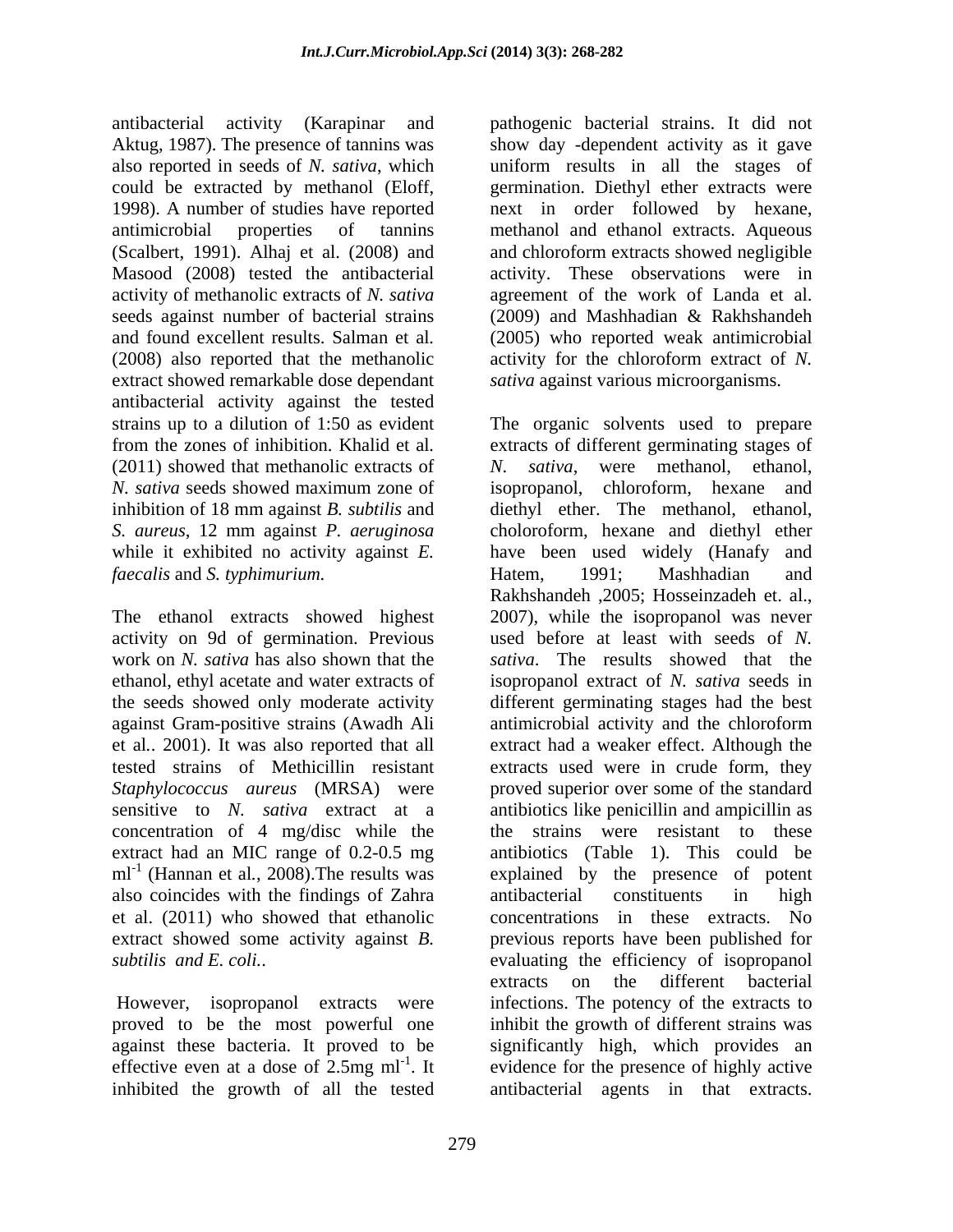Therefore, further studies should be Aspects of Applied Biology, followed to isolate pure active Agriculture: Africa's "engine for antimicrobial agents for testing specific antimicrobial effect. biotechnology hold the key ed Bruce,

Third, almost all the extracts showed highest activity on 7d and 9d of germination. This might be due to the higher levels of bioactive compounds, Akhtar, M.S. and Riffat, S., 1991. Field protein and carbohydrate content of the trial of *Saussurea lappa* roots against extract (Wafaa et al., 2007, Kamal et al., 2010). Flavonoid content might also be responsible for the antibacterial activity in later stages of germination. Al-Ghamdi, M.S., 2001. Anti-

Finally, the extract also revealed superior inhibitory effect over the standard drug Ethnopharm 76, 45–48. ampicillin (10  $\mu$ g), penicillin (10  $\mu$ g), and tetracycline (10ug). Our results are in agreement with others who showed that *N. sativa* extracts produce antimicrobial activity against a broad range of microbes Alhaj, N.A., M.N. Shamsudin, H. F. and especially on multiple antibiotic resistant bacteria. (Morsi, 2000.). Further studies on the activity-directed *Nigella sativa* using Supercritical fractionation for the isolation of respective pure compounds from the extracts may result in interesting results.

*N. sativa* seed possesses antimicrobial activity against several multidrug resistant pathogenic bacteria and germination increased the biological activity. Moreover, its edibility might increase its Awadh, N. A. Ali W. D. Jülich, C. use as a potent antimicrobial drug on wider scale as it is used as a common spice. Further studies are required to for antibacterial and cytotoxic advocate its systemic use in infectious

Ahmad, I.Z., A. Kamal, A. and Fatima, S. 2010. Evaluation of antimicrobial against some pathogenic bacteria. In used by paliyr tribe from Tamil Nadu,

Aspects of Applied Biology, Agriculture: Africa's "engine for growth" - Plant science and T., Foyer, C., Halford, N., Keys, A., Kunert, K., Lawlor, D., Parry, M. and Russel, G. 96, 409-413. Warwick: Association of Applied Biologists.

- nematodes and *Nigella sativa* seeds against cestodes in children. J. Pakistan Med. Assoc. 41(8): 185–187.
- Al-Ghamdi, M.S., 2001. Antiinflammatory, analgesic and anti pyretic activity of *Nigella sativa*. J. Ethnopharm. 76, 45–48.
- Al-Hader, A., M. Aqel, and Hasan, Z. 1993. Hypoglycemic effect of volatile oil of *Nigella sativa* seeds. Pharma. Biol. 31, 96-100.
- Zamri, and Abdullah, R., 2008. Extraction of Essential oil from Carbon Dioxide: Study of antibacterial activity*.* Am. J. Pharmacol. Toxicol. 3(4): 225-228.
- Al-Jassir, M.S., 1992. Chemical composition and microflora of black cumin (*Nigella sativa* L.) seeds growing in Saudi Arabia. Food Chem. 45, 239-242.
- Kusnick, and Lindequist, U., 2001. Screening of Yemeni medicinal plants for antibacterial and cytotoxic activities. J. Ethnopharm. 74, 173-179.
- diseases. Bonjar, G.H.S., 2004. Screening for **References** plants against two strains of *E. coli.* antibacterial properties of some Iranian Asian J Plant Sci. 3(3): 310-314.
	- potential of *Cuminum cyminum* L. Duraipandiyan, V., M. Ayyanar, and Ignacimuthu, S., 2006. Antimicrobial activity of some ethnomedicinal plants used by paliyr tribe from Tamil Nadu,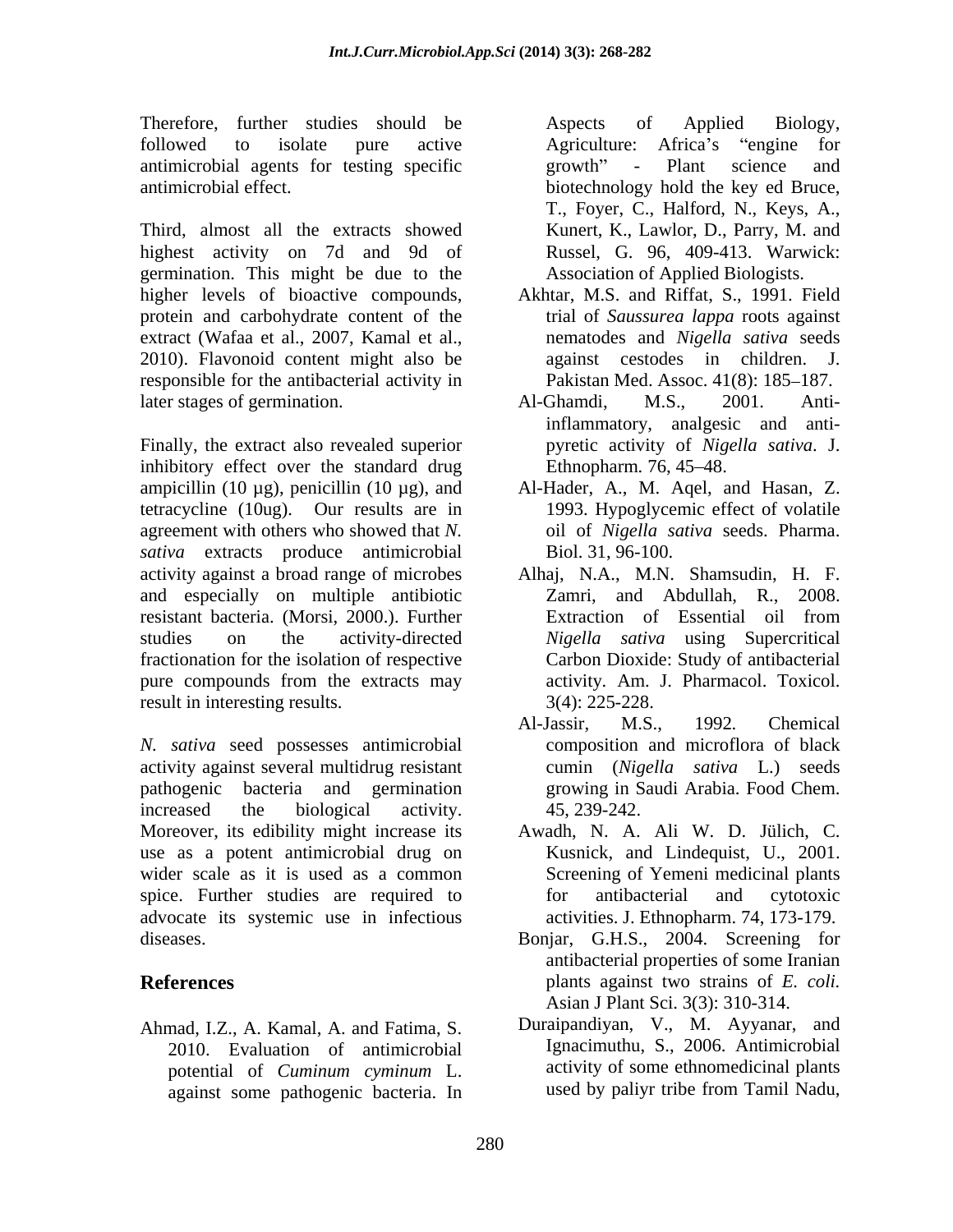- El-Dakhakhani, M., Mady, N.A. and Halim, M.A., 2000. *Nigella sativa* L. anethole, Int. J. Food Microbiol. 4(2): oil protects against induced lipid profile in rats. Arzneimittel-
- Eloff, J. N., 1998. Which extractant should
- Ghosheh, O.A., A. A. Houdi, and Crooks, related compounds in the oil of the  $10(22)$ : 4574-4580.
- Ethnopharmacol. 34, 275-278.
- Hannan, A., S. Saleem, S. Chaudhary, M. against clinical isolates of methicillin Ayub. Med. Coll. Abbottabad. 20(3):
- Hosseinzadeh, H., B. S. F. Bazzaz, and oil of *Nigella sativa* L. seeds in Mice.
- Joe, M.M., J. Jayachitra, and Vijayapriya, 2008. In vitro antibacterial activities of some common spices against certain
- Kamal, A., J. M. Arif, and Ahmad, I.Z. (2010) Potential of *Nigella sativa* L.
- Karapinar, M. and Aktug, S.E., 1987. antibacterial activity. J.

India. Alternat. Med. 6, 35-35. Inhibition of food borne pathogens by thymol, eugenol, menthol and 161-166.

- hepatotoxicity and improves serum Khalid, A., Uzair-ur-Rehman, A. Sethi, S. forschung. 50, 832-836. Waqas, Q. Najam-us-Saqib, M. be used for the screening and isolation Mahmood, A. Waseem, T. Ismail, and of antimicrobial components from Murtaza, G., 2011. Antimicrobial plants? J. Ethnopharmacol. 60, 1-8. activity analysis of extracts of *Acacia*  P.A., 1999. High performance liquid *sativa and Saussurea lappa* against chromatographic analysis of the pharmacologically active quinones and microorganisms. Afr J Biotechnol. Khilji, U. Fatima, M. I. Khan, M.K. Hassham, H. B. Asad, K. Farzana, S. Murtaza, G., 2011. Antimicrobial *modesta*, *Artimisia absinthium, Nigella* Gram positive and Gram negative microorganisms. Afr J Biotechnol.<br>10(22): 4574-4580.
- black seed (*Nigella sativa* L.). Journal Khan, M.A., M. K. Ashfaq, H. S. Zuberi, of Pharm. Biomed. Anal. 5, 757-762. Hanafy, M.S. and Hatem, M.E., 1991. 2003. The in vivo anti-fungal activity Studies on the anti-microbial activity of the aqueous extract from Nigella of *Nigella sativa* seed (black cumin). J. *sativa* seeds. Phytother. Res. 17, 183- M. S. Mahmood, and Gilani, A.H., 2003. The in vivo anti-fungal activity of the aqueous extract from *Nigella*  186.
	- Barkaat, and Arshad, M.U., 2008. Anti bacterial activity of *Nigella sativa* resistant *Staphylococcus aureus.* J. Landa, P., P. Marsik, J. Havlik, P. Kloucek, T. Vanek, and Kokoska, L., 2009. Evaluation of antimicrobial and anti-inflammatory activities of seed extracts from six *Nigella* species. J. Med. Food. 12(2): 408-415
	- 72-74. Mashhadian, N.V. and Rakhshandeh, H., Haghi, M.M., 2007. Anti-bacterial effects of *Nigella sativa* extracts activity of total extracts and essential against *S. aureus, P. aeruginosa* and Mashhadian, N.V. and Rakhshandeh, H., 2005. Antibacterial and anti-fungal *C. albicans*. Pak J Med Sci. 21, 47-52.
	- Pharmacol. 2, 429-435. Masood, N., A. Chaudary, and Tariq, P., M., 2009. Antimicrobial activity of Kalonji, Cumin and Poppy see*d.* Pak. Masood, N., A. Chaudary, and Tariq, P., 2008. *In vitro* antibacterial activities of J. Bot. 40(1): 461-467.
	- human pathogens. J. Med. Plants Res. Morsi, N.M., 2000. Antimicrobial effect of 3(11): 1134-1136.<br>3(11): 1134-1136. The extracts of *Nigella sativa* on Morsi, N.M., 2000. Antimicrobial effect of crude extracts of *Nigella sativa* on multiple antibiotics-resistant bacteria. Acta Microbiol Pol*.* 49, 63-74.
	- seed during different phases of Okeke, M.I., C. U. Iroegbu, E. N. Eze, A. germination on inhibition of bacterial S. Okoli, and Esimone, C.O., 2001. growth*.* J. Biotechnol. Pharm. Res. Evaluation of extracts of the root of 1(1): 010-017. Landolphia overrience for *Landolphia owerrience* for antibacterial activity. J.